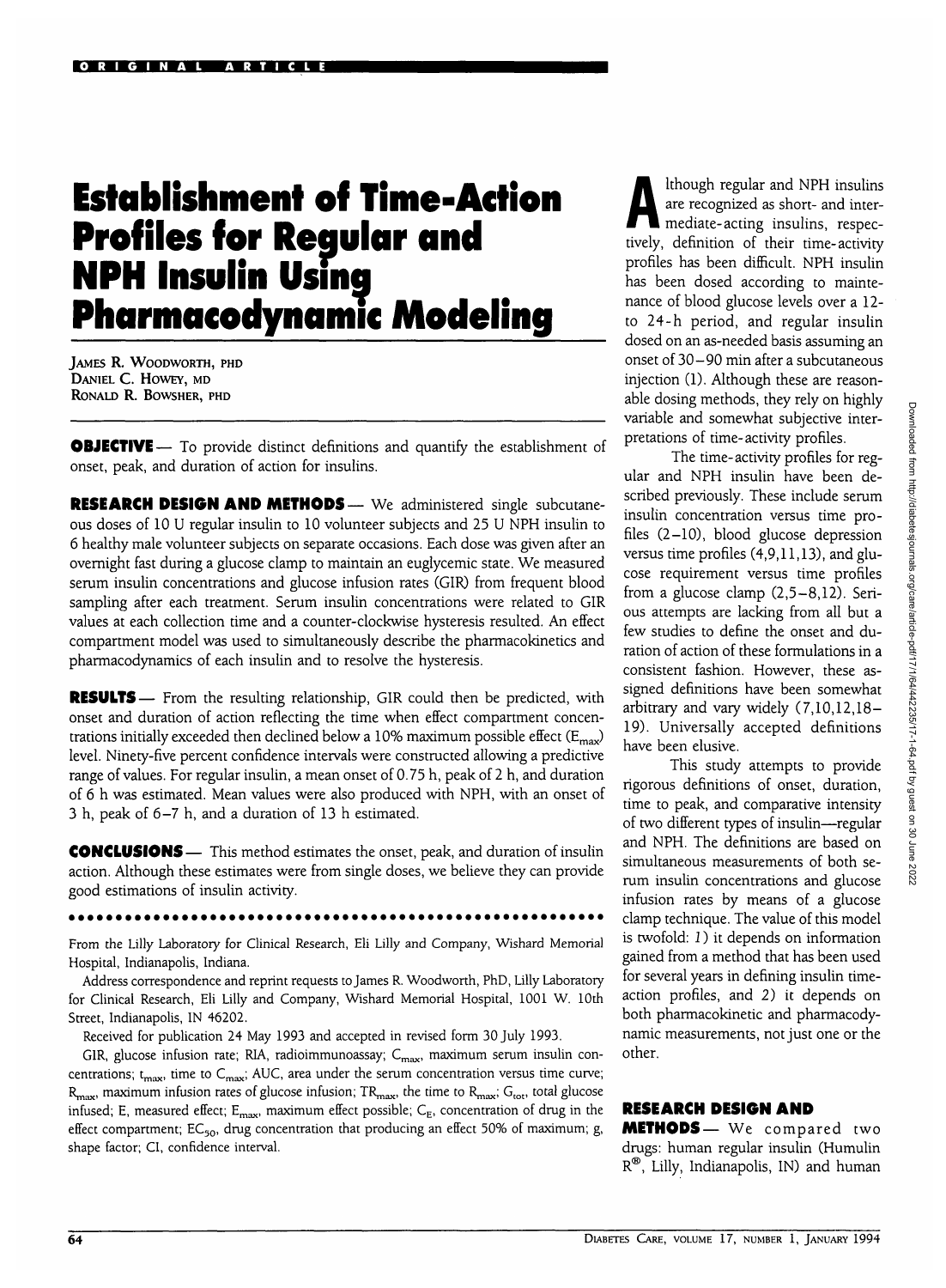NPH insulin (Humulin  $N^{\mathfrak{B}}$ , Lilly). Both mixtures were human insulin of recombinant origin and contained 100 U/ml, with 1 U equivalent to  $38.1 \mu$ g (6.56 pmol) for regular insulin and  $38.4 \mu g$ (6.61 pmol) for NPH insulin.

## **Study design**

Data were derived from two separate studies performed at the Lilly Laboratory for Clinical Research (Indianapolis, IN). The protocols for these studies were reviewed by Indiana University/Purdue University Institutional Review Board (Indianapolis, IN). Informed consent was obtained from all participants. Study subjects were healthy men 22—45 years of age and within 15% of their ideal body weight for their age, height, and frame size (the Metropolitan Life Health Insurance tables were used as a reference). Before study acceptance, all subjects were given a physical examination, including complete blood and urine chemistry evaluations, a chest X ray, an electrocardiogram, and a 2-h glucose tolerance test. All participants were in good health and met World Health Organization criteria for normal glucose tolerance, i.e., fasting glucose values <6.4 mM and blood glucose <7.8 mM 2 h after a 75-g glucose load (1). All of the participants completed their assigned treatments. The participants were similar in age  $(39 \pm 8.4 \text{ years}, \text{ mean } \pm \text{ SD})$ , height  $(177 \pm 9.8 \text{ cm})$ , weight  $(71.7 \pm 9.5 \text{ kg})$ , and body mass index  $(23.0 \pm 2.79 \text{ kg/m}^2)$ .

All treatments were given by subcutaneous injection. A single dose of 10 U was given to 10 volunteer subjects for the regular insulin treatment, and 6 volunteer subjects received 25 U for the NPH treatment. All doses were administered subcutaneously after an overnight fast. The subjects remained fasted and at bedrest during the entire data collection period. The treatments were given without blinding the volunteer subjects, the nurses, or the investigator.

The treatments were administered during glucose clamps conducted using the Biostator® (Diagnostics Division, Miles, Mishawaka, IN) and its built-in glucose clamp algorithm (20,21). The participants fasted overnight and remained fasting and at bedrest during the glucose clamps, which lasted up to 12 h following regular insulin and up to 24 h following NPH. The Biostator's glucose analyzer was calibrated to each participant's capillary whole blood glucose by adjusting the pump ratio to match capillary glucose concentrations. The glucose clamp was maintained 0.3 mM below the subject's fasting glucose level. The assigned insulin dose was administered once stabilization was achieved. Capillary whole blood glucose samples were assayed with a YSI 2300 STAT® glucose analyzer (Yellow Springs Instrument, Yellow Springs, OH). The glucose infusion rates and blood glucose values were recorded from the Biostator using a Compaq Deskpro® 386/20e (Compaq Computer Corporation, Houston, TX) personal computer.

Blood samples were collected after each dose for analysis of insulin. Samples were collected from an antecubital vein contralateral to that used for glucose and saline infusion of the glucose clamp. The infusion rate necessary to maintain the subject's blood glucose was continuously recorded by the Biostator. These glucose infusion rates (GIR) were then used as a glucodynamic measurement for insulin.

### **Sample analysis**

Insulin radioimmunoassay (RIA) method. We used a commercially available RIA kit (Insulin Coat-ACount®) from Diagnostic (Los Angeles, CA) to measure the serum concentrations of insulin. We validated the RIA before the analysis of study samples, and all analyses were performed in accordance with the kit's instructions. Briefly, each incubation included buffer, serum or biosynthetic human insulin standard prepared in kit zero calibrator, 125I-labeled porcine insulin, and a polyclonal guinea pig anti-porcine insulin antiserum. We incubated each binding reaction for 20-22 h at room temperature. Separation of bound- and free-labeled insulin was achieved by solid-phase antibody methodology using antibody-coated tubes. Assay data were analyzed by VAX computer using a weighted four-parameter logistic model algorithm. The insulin concentration of test samples was estimated from a standard curve of reference insulin prepared in the RIA kit's zero calibrator matrix. Each standard curve contained the following concentrations of human insulin: 0, 8.61, 17.2, 43, 86, 170, 430, 860, 1,720, 4,305, 8,610, and 17,220 pM.

The RIA's lower limit of detection was determined to be 8.61 pM. We assessed interassay precision and recovery by adding reference human insulin to serum pooled from fasted nondiabetic adults. Interday precision (% coefficient of variation)  $(n = 5)$  was 29.3% at 86 pM, 13.3% at 430 pM, and 13.3% at 4,305 pM. Recoveries for the serum control samples ranged from 92 to 114%. Interassay precision data for standard curve parameters ranged from 3.2 to 19.4%.

#### **Pharmacokinetic and pharmacodynamic analyses**

The serum insulin concentrations provided several summary pharmacokinetic parameters, including maximum serum insulin concentrations  $(C_{\text{max}})$  (pM), time to  $C_{\text{max}}$  ( $t_{\text{max}}$ ) (h), and the area under the serum concentration versus time curve (AUC) (pmol  $\cdot h^{-1} \cdot L^{-1}$ ). Calculation of AUC was performed using the trapezoidal rule (14).

In addition to pharmacokinetic parameters, summary pharmacodynamic parameters were also generated. The maximum infusion rates of glucose infusion  $(R_{\text{max}})$  (mmol/min), the time to  $R_{\text{max}}$  $(TR_{\text{max}})$  (h), and the total glucose infused for the duration of the study  $(G<sub>tot</sub>)$ (mmol) were derived from the glucose infusion data.

An effect compartment model was used to interrelate the serum insulin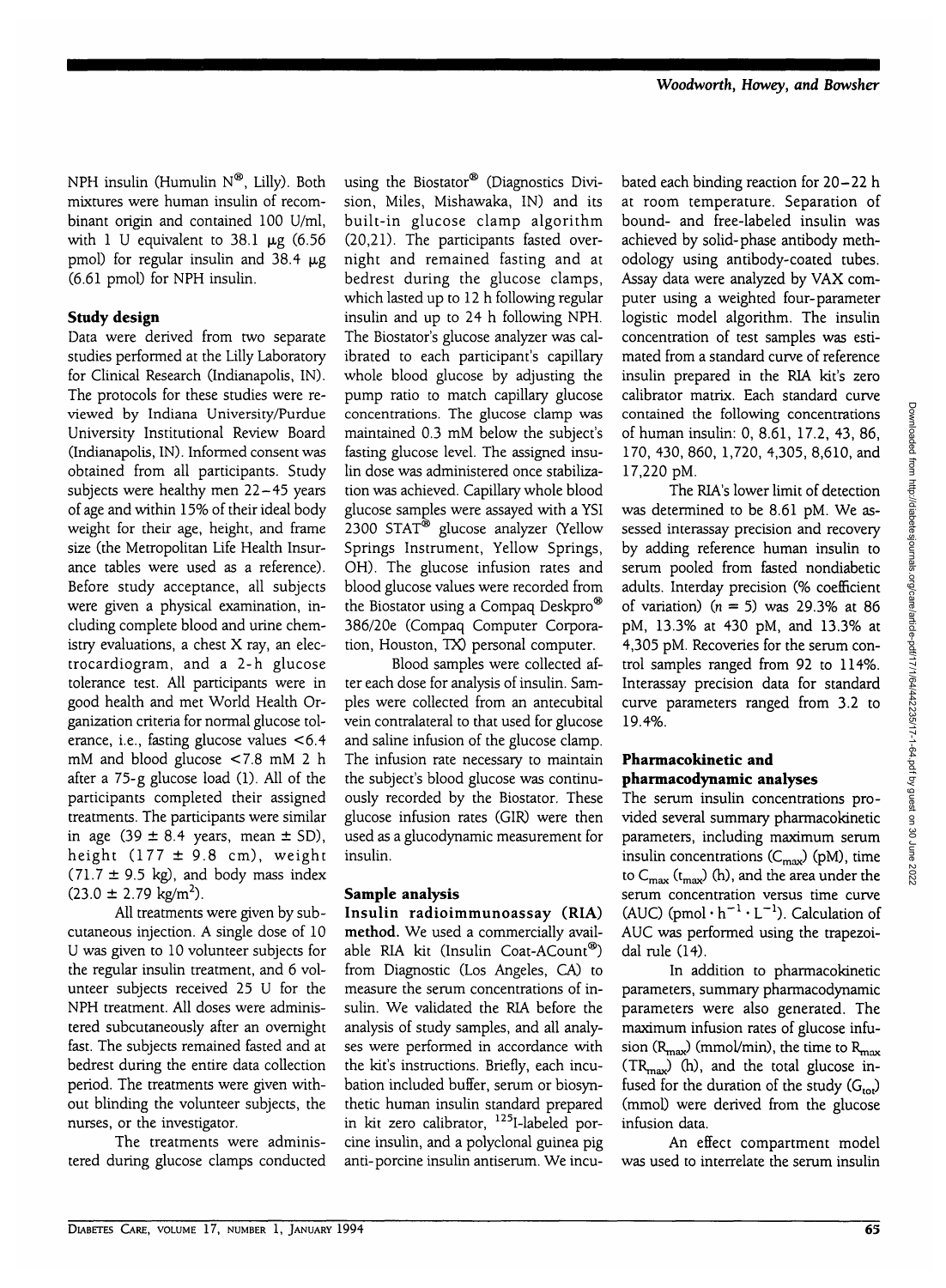

**Figure 1**—*The effect compartment model.*

concentrations with the induced glucose infusions (15). Our laboratory has previously used a simplified effect compartment model to successfully describe insulin pharmacodynamics from an intravenous admimstration (16), but we have never described subcutaneous administrations.

A one-compartment model, used to describe insulin serum concentration versus time data, was expanded with an effect compartment to simultaneously describe the G1R versus time data (Fig. 1). The computer program ADAPT II (17) installed on a VAX 8800 was used to perform this task. In this model,  $k_a$  is the absorption rate constant and K the elimination rate constant describing the measurable serum concentrations of drug,  $k_{\text{le}}$  is the transfer rate constant of drug to the effect compartment,  $k_{\text{eo}}$  the rate constant associated with the elimination of effect, V the apparent volume of the distribution of the serum compartment, and  $V_e$  the volume of distribution of the effect compartment. The units of all rate constants are  $h^{-1}$ ; the volume terms  $(V, V_e)$  are in units of L.

The effect was described by the Hill equation (14,15):

$$
E = \frac{E_{\text{max}} \cdot C_{E}^{\gamma}}{EC_{50}^{\gamma} + C_{F}^{\gamma}}
$$

where the measured effect (E), the maximum effect possible  $(E_{\text{max}})$ , the concentration of drug in the effect compartment  $(C_E)$ , the concentration of drug that pro-



**Figure 2**—*Mean measured serum insulin concentrations after a single 10-U dose of regular* (soluble) *insulin and a 25-U dose of NPH (isophane) insulin. Bars represent SD. All doses were subcutaneous.*

duces an effect that is 50% of maximum  $(EC_{50})$ , and the shape factor  $(\gamma)$  that describes the slope of the sigmoidal curve defining the effect relationship. For this study, the measured effect was GIR.

RESULTS— The mean serum insulin concentration versus time profiles from each administration are shown in Fig. 2. Mean glucose infusion rates are provided in Fig. 3. Summary pharmacokinetic and pharmacodynamic parameters for each insulin formulation are provided in Table 1.  $TR_{\text{max}}$  for both regular and NPH insulin occurs at a later time than  $t_{\text{max}}$ , which shows a delay between maximum serum concentrations and maximum pharmacodynamic effects. This is more obvious for regular insulin but occurs



**Figure 3**—*Mean glucose infusion rates (GIR) needed to maintain euglycemia after a single 10-U dose of regular (soluble) insulin and a 25-U dose of NPH (isophane) insulin. Bars represent* SD.

with both regular and NPH insulins. This delay is even more evident when serum concentrations are plotted against the GIR values for each time serum insulin concentrations are collected (Fig. 4). Concentration versus response typically results in a sigmoid-shaped curve. However, because of the delay present between serum insulin concentrations and effect, we found a counter-clockwise hysteresis loop. Thus, for any one serum insulin concentration two different effects can be induced depending on the time after administration. The size of the hysteresis loop depends on the time difference between the serum concentrations and GIR. As evidence of this, the hysteresis loop in Fig. 4 is greater for regular insulin than for NPH.

**Table 1—***Summary of pharmacokinetic and pharmacodynamic parameters*

| Parameter                               | Insulin         |                  |  |
|-----------------------------------------|-----------------|------------------|--|
|                                         | Regular         | <b>NPH</b>       |  |
| $C_{\text{max}}$ (pM)                   | $308 \pm 133$   | $127 \pm 58.1$   |  |
| t <sub>max</sub> (h)                    | $1.7 \pm 0.67$  | $5.7 \pm 3.5$    |  |
| AUC (pmol $\cdot h^{-1} \cdot L^{-1}$ ) | $1.212 \pm 206$ | $1,240 \pm 442$  |  |
| $R_{\text{max}}$ (mmol/min)             | $2.18 \pm 1.00$ | $1.36 \pm 0.380$ |  |
| $TR_{\text{max}}$ (h)                   | $3.0 \pm 1.5$   | $5.9 \pm 2.4$    |  |
| $G_{\text{tot}}$ (mmol)                 | $451 \pm 166$   | $661 \pm 342$    |  |
| $D0$ and magnet $+$ CD                  |                 |                  |  |

Data are means  $\pm$  SD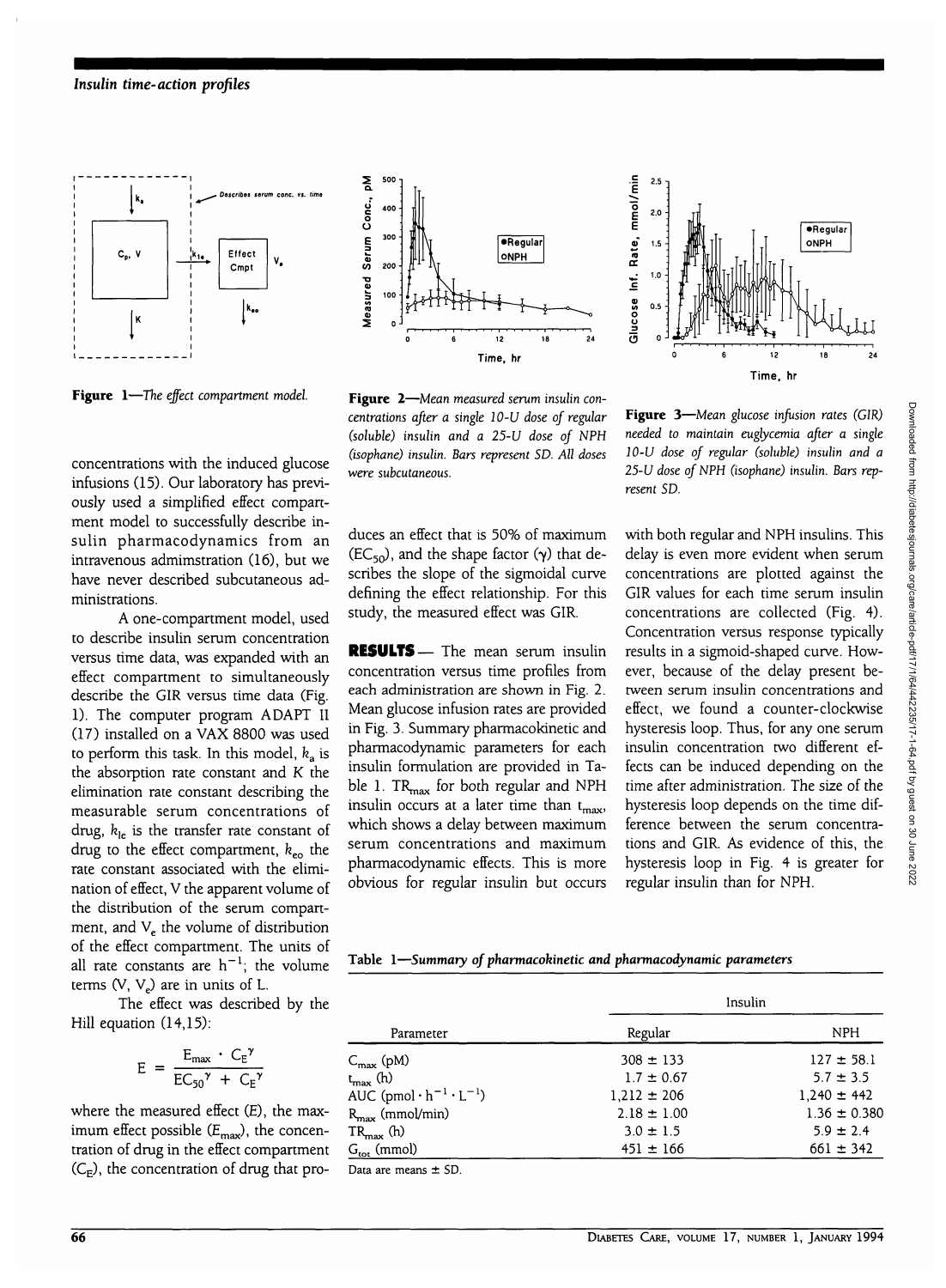*Woodworth, Howey, and Bowsher*



Figure 4-Relationship of measured serum **Figure 4**—Relationship of measured serum<br>concentrations to the GIR at each time when<br>serum concentrations were measured. A time-<br>dependent hysteresis results, with the arrow in-<br>dicating the progression of data with time *serum concentrations were measured. A timedependent hysteresis results, with the arrow indicating the progression of data with time for both regular and NPH insulin. Bars represent* SD.

The effect compartment model closed the hysteresis loop for both regular and NPH insulin (Fig. 5). The relationship between predicted-effect compartment concentrations and the measured GIR is a typical concentration versus response relationship. Other studies performed in our clinic have suggested Emax is attained between 4.45 and 6.67 mmol/min (D.C.H., J.R.W., unpublished observations). We assigned an  $E_{\text{max}}$  of 5.56 mmol/min to estimate the relationships for both regular and NPH insulins. A value corresponding to 10% Emax was used as a limitation beyond which a clinical effect was recognized (15).

From the predicted effect compartment concentrations and the sigmoidal relationship between the effect compartment concentrations and GIR, a time-action curve was constructed for the GIR values. The GIR associated with the 10%  $E_{\text{max}}$  was also included in this model, which is shown in Fig. 6. An onset of activity was ,assigned once the 10% Emax was exceeded and ceased once the curve fell below 10%  $E_{\text{max}}$ . In addition to the mean curves, the 95% confidence intervals (CI) are included for each



**Figure 5**—*Relationship between measured GIR and predicted effect compartment concentrations, showing the closure of the hysteresis loop for both regular (A) and NPH* (B) *insulin.*

of the simulations. Table 2 lists the 95% CI ranges for onset, peak, and duration of activity for both regular and NPH insulin. For regular insulin, the mean predicted onset occurred 0.75 h after administration, with a peak activity at 2 h and a duration of 6 h. For NPH, the mean onset was predicted at 3.5 h, with a peak predicted at 6-7 h after administration, and a duration of 13 h.

The variability of these predictions is high for NPH. This is attributable to, in part, the fewer subjects contributing to the study results. Another factor adding to this variability is the inherently variable absorption associated with NPH insulin (22,23). As indicated in Fig. 6, the variability is so great that the lower 95% CI lies below the minimum GIR over the entire 24-h period, suggesting that a 25-U dose may not induce any clinically relevant glucose demands in some individuals. Thus, the 95% CI



**Figure 6**—*Estimated GIR from the effect compartment concentrations, showing the 10% Emax above which an observed clinical effect is produced. The solid line represents the mean GIR and the dashed lines on represent the 95% Cl for both regular (A) and NPH* (B) *insulin.*

stated in Table 2 for the onset and duration of NPH insulin is incomplete, with no definable end of onset or beginning of duration noted.

Despite the differences noted in drug delivery between regular and NPH insulins (10,24-26), one would expect the relationship developed between the predicted effect compartment concentrations and GIR to be similar. However, the sigmoidal curves have very different parameter values ( $EC_{50}$ , $\gamma$ ) to describe the curve. Two factors influence this observation: 1) the distribution time needed to move insulin from the pharmacokinetic compartment to the effect compartment, and 2) the rate of drug delivery (absorption) from the injection site. The distribution time is independent of the administration route and remains the same regardless of the route or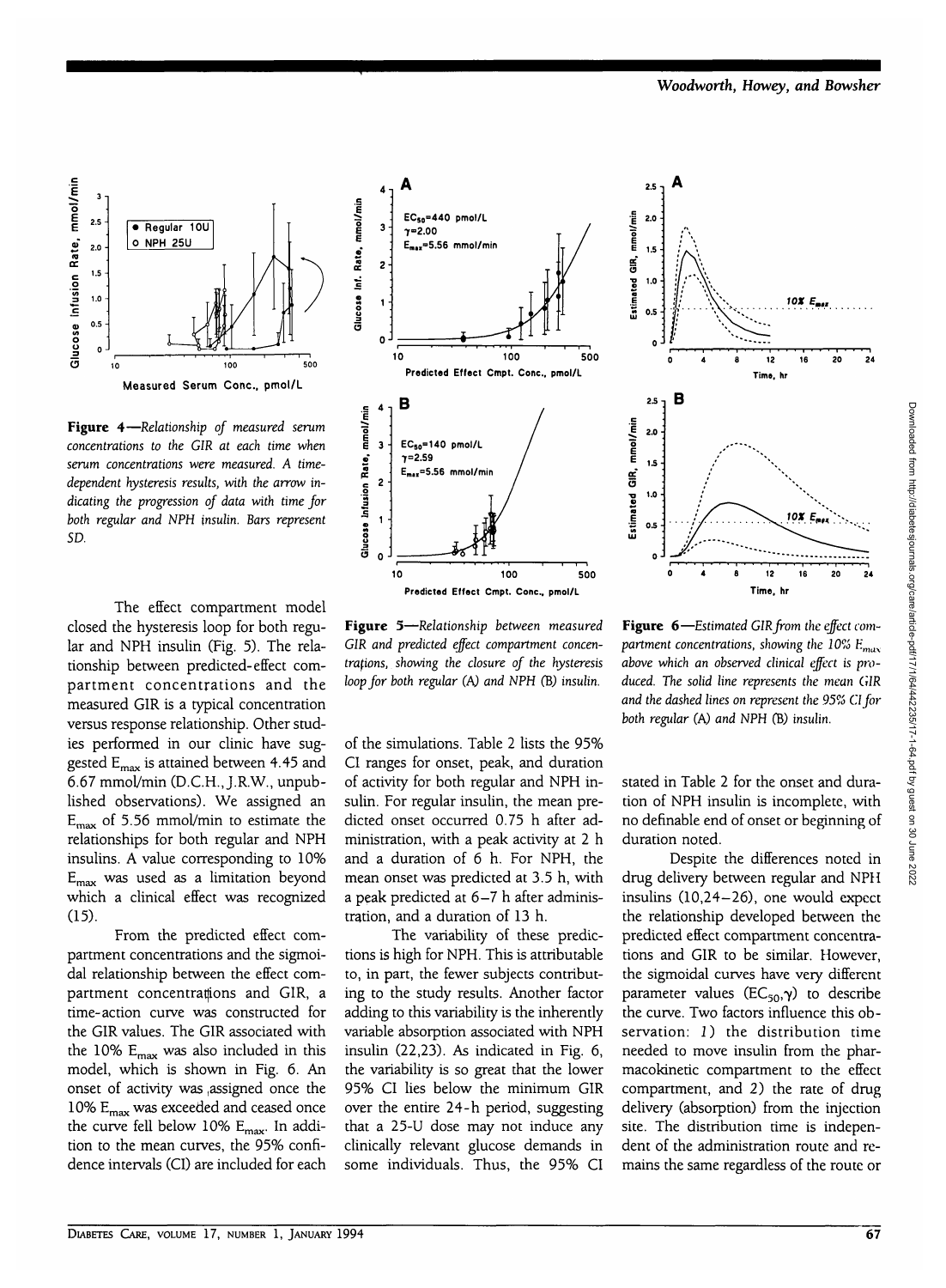|  | Table 2-Predicted onset, peak, and duration of activity |  |  |  |
|--|---------------------------------------------------------|--|--|--|
|--|---------------------------------------------------------|--|--|--|

| Insulin    | Onset (h)      | Peak (h)     | Duration (h) |
|------------|----------------|--------------|--------------|
| Regular    | $0.5 - 1.0$    | $1.75 - 3.0$ | $5 - 7.5$    |
| <b>NPH</b> | $2.75 - none*$ | $5 - 8.5$    | $none*-22$   |

\*The 95% CI, encompass the 10% E<sub>max</sub> barrier, suggesting no effect may occur in some individuals after a 25-U dose.

rate of drug delivery. However, the rate of delivery will affect both the predicted concentrations in the effect compartment and the relative effect produced by those drug levels. Therefore, differences should be expected in these data. Indeed, intravenous insulin results in even greater differences of  $\nu$ -values when compared with these data (16).

CONCLUSIONS— We realize there are some limitations to our estimations. Our clinical evaluations were performed in healthy volunteer subjects and not insulin-dependent patients. In addition, our data were limited by single doses of regular and NPH insulins. However, we selected doses that were commonly used for both insulin formulations. Despite these limitations, the model produced estimates that agree with more arbitrary determinations reported in the literature for both insulin formulations. We do not expect these estimates would have varied significantly had we performed the study in diabetic patients free from significant insulin antibody titers.

In conclusion, we have provided a method to estimate the onset, peak, and duration of action of insulin from two commonly used formulations. This method is not limited by the route of administration or type of insulin (i.e., lente, ultralente, etc.). However, this method does rely on complete collection of data; a glucose clamp should be conducted until the effects of the administered insulin have subsided.

#### **References**

1. Bolli GB: The pharmacokinetic basis of insulin therapy in diabetes mellitus. *Diahetes Res Clin Pract* 6:3-16, 1989

- 2. Heine RJ, Bilo HJG, van der Veen EA, van der Meer J: Absorption kinetics and action profiles of mixtures of short- and intermediate-acting insulins. *Diabetologia* 27:558-62, 1984
- 3. Bilo HJG, Heine RJ, Sikkenk AC, van der Meer J, van der Veen EA: Absorption kinetics and action profiles of intermediate-acting human insulins. *Diabetes Res* 4:39-43, 1987
- 4. Berger M, Cuppers HJ, Hegner H, Jorgens V, Berchthold P: Absorption kinetics and biological effects of subcutaneously injected insulin preparations. *Diabetes Care* 5:77-91, 1982
- 5. Starke AAR, Heinemann L, Hohmann A, Berger M: The action profiles of human NPH insulin preparations. *Diabetic Med* 6:239-44, 1989
- 6. Hubinger A, Weber W, Jung W, Wehmeyer K, Gries FA: The pharmacokinetics of two different concentrations of short-acting insulin, intermediat- acting insulin, and an insulin mixture following subcutaneous injection. *Clin Invest* 70: 621-26, 1992
- 7. Gardner DF, Arakaki RF, Podet EJ, Nell LJ, Thomas JW, Field JB: The pharmacokinetics of subcutaneous regular insulin in type I diabetic patients: assessment using a glucose clamp technique. *J Clin Endocrinol Metab* 63:689-94, 1986
- 8. Starke AA, Heinemann L, Hohmann A, Berger M: The profile of the biological effect of human ultralente insulin and human NPH insulin compared. *Dtsch Med Wochenschr* 114:618-22, 1989
- 9. Gyaram H, Bottermann P, Wahl K, Ermler R7 Lebender A: Efficacy of different galexic preparations. *Muench Med Wochenschr* 23 (Suppl. l):48-52, 1983
- 10. Roy B, Chou MC, Field JB: Time-action characteristics of regular and NPH insulin in insulin-treated diabetics. J *Clin Endocrinol Metab* 50:475-80, 1980
- 11. Sailer D, Ludwig T, Kolb S: Comparison of the activity profiles of two fixed combinations of regular/NPH human insulin (recombinant DNA) of different compositions with a fixed regular/NPH porcine insulin combination (PPI) in insulindependent diabetic individuals. *Diabetes Care* 5 (Suppl. 2):57-59, 1982
- 12. Heinemann L, Starke AAR, Heding L, Jensen I, Berger M: Action profiles of fast onset insulin analogues. *Diabetologia* 33: 384-86, 1990
- 13. Bolli GB, Dimitriadis GD, Pehling GB, Baker BA7 Haymond MW, Cryer PE, Gerich JE: Abnormal glucose counterregulation after subcutaneous insulin in insulin-dependent diabetes mellitus. N *Engl J Med* 310:1706-11, 1984
- 14. Gibaldi M, Perrier D: *Pharmacokinetics.* 2nd ed. New York, Marcel Dekker, 1982
- 15. Colburn WA: Simultaneaous pharmacokinetic and pharmacodynamic modeling. J *Pharmacokinet Biopharm* 9:367-88, 1981
- 16. Hooper SA, Bowsher RR, Howey DC: Pharmacokinetics and pharmacodynamics of intravenous regular human insulin. In *Pharmacokinetics and Pharmacodynamics: Peptides, Peptoids, and Proteins.* Vol. 3. Garzone PD, Colbum WA, Motokoff M, Eds. Cincinnati, OH, Harvey Witney Books, 1991
- 17. D'Argenio DZ, Schumitzky A: ADAPT II: *Interactive Mathematical Software for Pharmacokinetic/Pharmacodynamic Systems Analysis. User's Guide.* Los Angeles, CA, Biomedical Simulations Resource, University of Southern California, 1990
- 18. Gardner DF, Wislon HK, Podet EJ, Arakaki RF, Nell LJ, Thomas JW, Crane MM, Field JB: Prolonged action of regular insulin in diabetic patients: lack of relationship to circulating insulin antibodies. J *Clin Endocrinol Metab* 62:621- 27, 1986
- 19. Heinemann L, Chantelau EA, Starke AAR: Pharmacokinetics and pharmacodynamics of subcutaneously administered U40 and U100 formulations of regular human insulin. *Diabete Metab* 18: 21-24, 1992
- 20. DeFronzo RA, Tobin JD, Andres R: Glucose clamp technique: a method of quan-